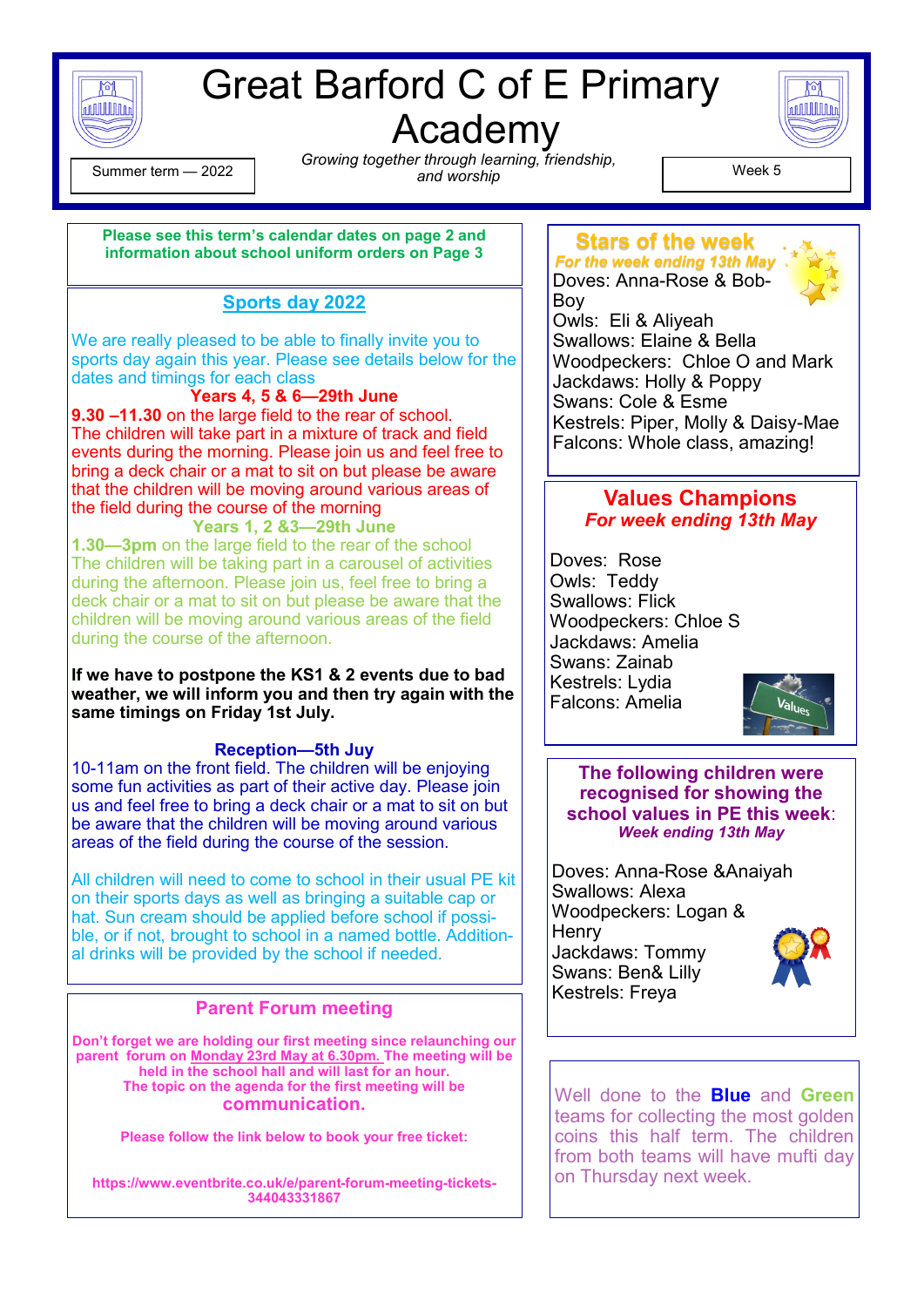#### Summer Term 2022 dates Parents copy

| Date                                      | <b>Activity</b>                                              |
|-------------------------------------------|--------------------------------------------------------------|
| Tues 19th April                           | Staff Training Day                                           |
| Weds 20 <sup>th</sup> April               | First day of Summer term                                     |
| Wed 27th April                            | Class photos                                                 |
| Mon 2 <sup>nd</sup> May                   | May Day Holiday (school closed)                              |
| Fri 6 <sup>th</sup> May                   | School discos                                                |
| Mon 9 <sup>th</sup> May week              | <b>Y6 SATs week</b>                                          |
| Fri 13th May                              | Sponsored Bounce in school hall                              |
| Tues 24 <sup>th</sup> May                 | <b>Y3 Woburn Safari Park educational</b><br>visit            |
| Wed 25 <sup>th</sup> May                  | Y6 Grafham residential meeting for<br>parents & children 6pm |
| Thurs 26 <sup>th</sup> May                | Mufti day for Golden Coin winners                            |
| Half term holiday 30th May - 3rd June     |                                                              |
| Mon 6 <sup>th</sup> June                  | First day back                                               |
| Fri 10 <sup>th</sup> June                 | Jubilee Celebration Day                                      |
| Thurs 21st& Fri 22nd                      | Y6 Transfer day for Sandy                                    |
| June                                      | Academy                                                      |
| Mon 27 <sup>th</sup> June - Fri 1st       | Sports active week                                           |
| July                                      |                                                              |
| Wed 29 <sup>th</sup> June                 | KS1 and 2 Sports Day                                         |
| Fri 1st July                              | KS1 and 2 Back up sports day                                 |
| Tues 5 <sup>th</sup> July                 | Y6 Transfer day to<br>Mark<br>Rutherford                     |
| Tues 5 <sup>th</sup> July                 | Children to visit<br>new<br>teacher/classroom a.m.           |
| Wed 6 <sup>th</sup> July                  | EYFS active day                                              |
| Sat 9 <sup>th</sup> July                  | Friends Summer Event - Cinema                                |
|                                           | night (TBC)                                                  |
| Wed 13 <sup>th</sup> July                 | Y6 leaver's play 1.30                                        |
| Thurs 14th July                           | Mufti day for Golden Coin winners                            |
| Fri 15 <sup>th</sup> July                 | <b>Y6 celebration evening</b>                                |
| Mon $18^{th}$ – Wed 20 <sup>th</sup> July | Y6 residential to Grafham                                    |
| Wed 20 <sup>th</sup> July                 | Last day of term                                             |
| Thurs 21st July                           | Staff Training day                                           |